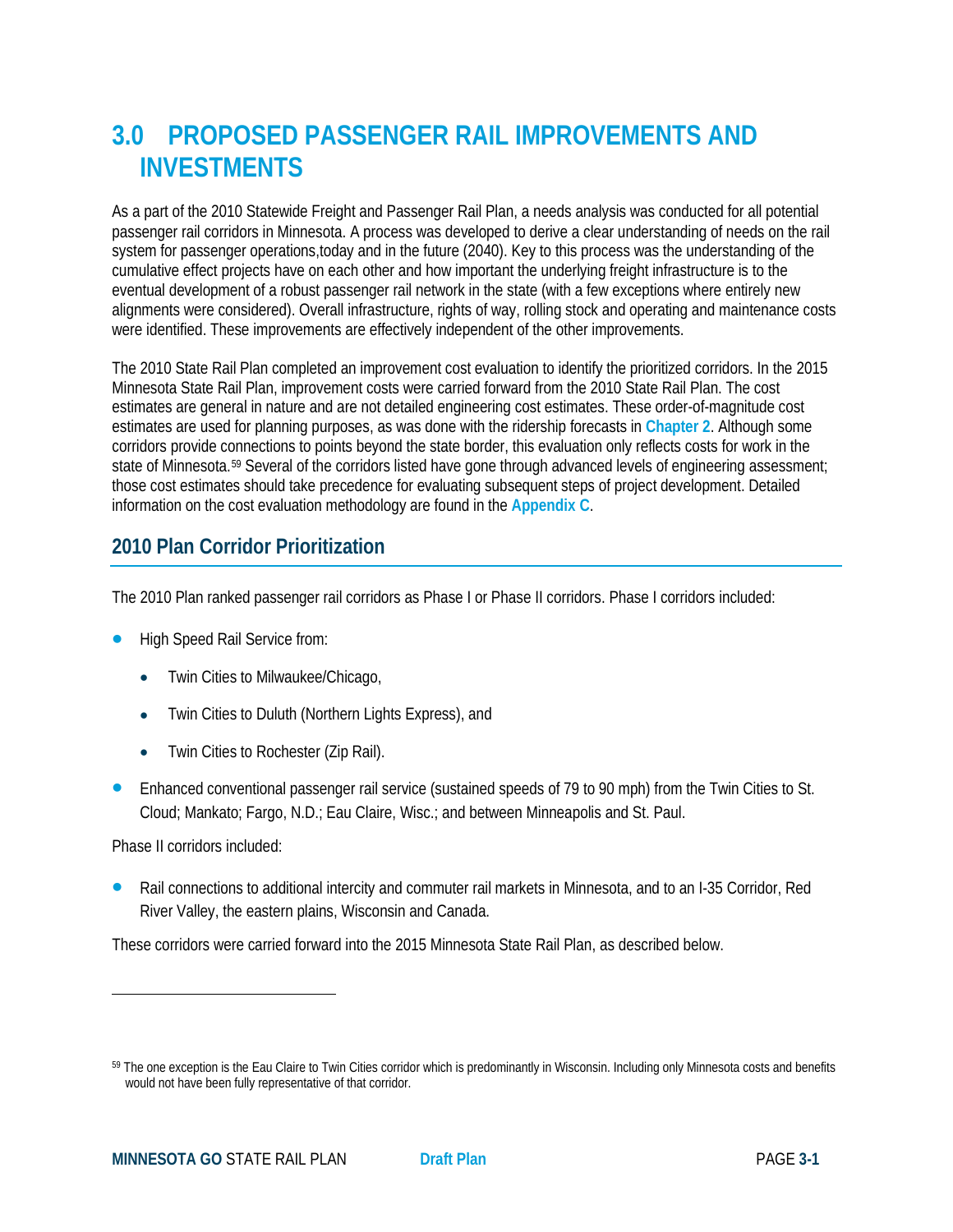# **2015 Minnesota State Rail Plan Corridor Prioritization**

The 2015 Minnesota State Rail Plan establishes three levels of corridor prioritization. The top priority is Advanced Planning—the corridors that have entered focused planning processes. As of 2015, these include a second Empire Builder between Chicago and the Twin Cities, the Milwaukee to Twin Cities segment of the Chicago to Twin Cities HSR, Zip Rail and Northern Lights Express. These proposed services are undergoing in-depth analyses that include engineering, demand analysis, and examination of project costs and benefits .

The next two levels apply to projects that have not yet entered corridor-level planning:

- **Phase I:** Projects that are within a 0–20 year implementation horizon
- **Phase II:** Projects that have a 20+ year implementation horizon

Passenger rail corridors prioritized in this plan are shown in **Figure 3.1.** 

#### **Figure 3.1: Passenger Rail Corridors**

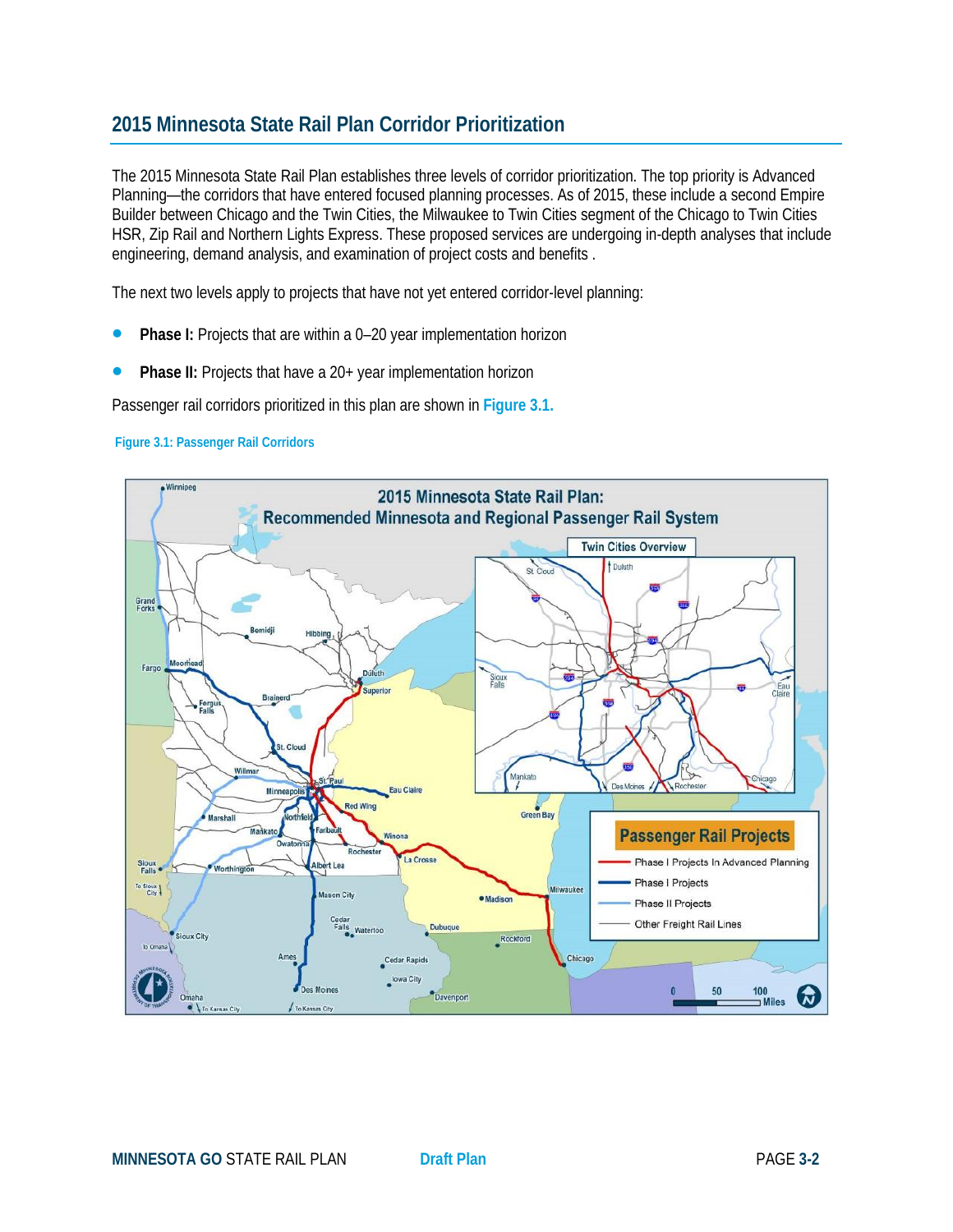### **Phase I Corridors in Advanced Planning**

Through the phased prioritization developed as a part of the 2010 State Rail Plan, four corridors advanced into planning activities: a second frequency on the Amtrak Empire Builder between the Twin Cities and Chicago, and HSR (110 mph) service in three corridors that showed significant potential for an upgraded level of service. These corridors include the Milwaukee to Twin Cities segment of the Chicago to Twin Cities corridor, Twin Cities to Rochester and Twin Cities to Duluth. The specific needs for implementing high-speed service are described below for each of these corridors.

The planning process assumes 110 mph service, but further assumes that new construction should not preclude 150 mph service implementation at a later date. In addition to larger radius curves, 150 mph service will require complete grade separation and tighter tolerances in track construction. Electrification also may be desirable depending on rolling stock options procured for higher speed service. Up to 125 mph service may share right of way with existing freight lines or operate on dedicated track.

### **TWIN CITIES TO CHICAGO**

Two studies are currently underway on the Twin Cities to Chicago corridor.

#### **Intercity: Twin Cities to Chicago 2nd Train Feasibility Study**

Amtrak is presently conducting a feasibility study for the provision of one additional state-sponsored intercity passenger rail service in the Chicago, Ill – Milwaukee, Wisc – St. Paul, Minn – Minneapolis, Minn – St. Cloud, Minn corridor for MnDOT and WisDOT. With a few modest exceptions, the route being studied essentially follows that of Amtrak's current Empire Builder trains between Chicago and St. Cloud. The study assumes that east of St. Paul, station stops will be the same as those of the Empire Builder service. However, within the Twin Cities area and beyond to St. Cloud, four different terminals (St. Paul, Minneapolis, St. Cloud via Minneapolis, and St. Cloud via Fridley) are being studied to reflect a different combination of station stops. The study will analyze schedules, infrastructure requirements, operating costs, and rolling stock. Ridership and revenue forecasts will be developed based on current timetable speeds up to 79 mph, where practical. The feasibility study is expected to be completed in early 2015.

#### **HSR: Twin Cities to Milwaukee Tier 1 EIS**

High-speed rail (110 mph) service is proposed between the Twin Cities and Chicago. This scenario addresses HSR service between the Twin Cities and Chicago for the portions of the corridor that are within Minnesota.

The Minneapolis/St. Paul to Milwaukee corridor is a segment of the approximately 435-mile high-speed passenger rail corridor between the Twin Cities and Chicago, which in turn is part of the Chicago Hub Network, one of 10 designated regional HSR systems in President Obama's vision to build a network of HSR corridors across the United States. The Twin Cities to Chicago corridor is one of several major branches in the hub-and-spoke passenger rail system centered in Chicago as identified in the Midwest Regional Rail Initiative plan.

As part of the broader MWRRI studies, the Minneapolis/St. Paul – Milwaukee HSR project completed an Alternatives Selection Report in 2012 that identified the CP Mail Line route (Amtrak's Empire Builder route) as the best locational alternative for the segment between Twin Cities and Milwaukee. Since that time, the project team completed various modeling studies and will release a scoping document under state environmental regulations in 2015, and then begin work on a Tier 1 Environmental Impact Statement. The EIS would examine service alternatives on the route and examine potential environmental impacts of developing high-speed passenger rail in this corridor.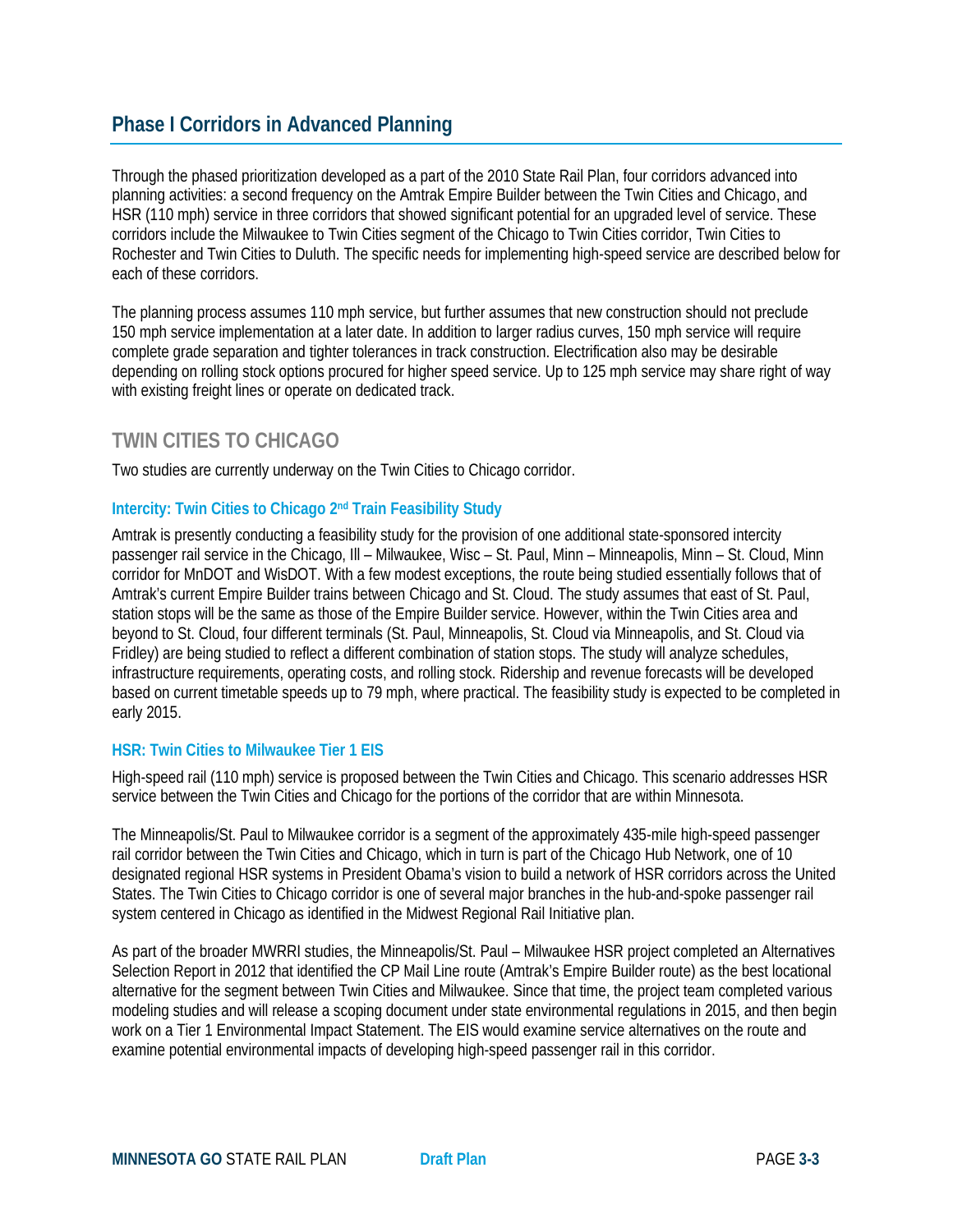In addition, the 2012 East Metro Rail Capacity Study recommends rail mainline expansion in rail yards to the north and east of Union Depot as passenger rail develops and expands in the area. Dedicated HSR track through this area is likely.

#### **Minneapolis and St. Paul**

This connection is also being studied for HSR as part of the Minneapolis/St. Paul to Milwaukee HSR Tier 1 EIS. Direct service between separated and distinct Central Business Districts also is recommended in the Federal Railroad Administration "Corridor Transportation Plan: A Guidance Manual" (2005).

The "Target Field Station to St. Paul Union Depot Alternatives Screening Report," released in 2014, further explores the viability of a passenger rail connection between the two downtown stations. Although no costs were analyzed, the report will be used as a reference for the Tier 1 National Environmental Policy Act analysis for the Twin Cities-Milwaukee HSR line. From a system standpoint, this connection is an absolute necessity for a statewide passenger rail network since it provides system efficiencies and advantages gained from run-through routing, rider convenience and time advantages.

The Alternatives Screening Report analyzed three reasonable routes: the North, Central and South Routes. Moving from Minneapolis to St. Paul, all three routes use existing BNSF's Wayzata and Midway Subdivisions between Target Field Station and St. Anthony Junction near Minnesota Highway 280. From there, all three routes diverge into their respective alignments.

The South Route runs from St. Anthony Junction onto Minnesota Commercial Railroad track, where it connects with CP's Merriam Park Subdivision en route to Union Depot. The South Route is single tracked for its entire length, but contains sufficient right of way for relaying a second mainline track. This routing contains 23 curves greater than two degrees, nine at-grade crossings and 11 existing rail bridges. It is believed that all at-grade crossings meet current FRA standards for 79 mph corridors. Currently, Amtrak's Empire Builder service to the Twin Cities travels along the South Route and includes a stop at the Union Depot in St. Paul.

The North Route and Central Route both operate on mostly BNSF right of way from St. Anthony Junction to Hoffman, where they connect with the UP Albert Lea Subdivision into Union Depot. The North Route uses the St. Paul Subdivision, while the Central Route continuously uses the Midway Subdivision past St. Anthony. Both of these corridors contain much wider rights of way and hold more mainline track than the South Route. Both alignments also have fewer at-grade crossings and contain fewer critical rail bridges than the South Route, but also bear more freight congestion. These two routes would also require a longer dwell time at Union Depot than the South Route, increasing overall travel time on those routes.

The Screening Report recommends carrying the South Route forward for additional analysis in the Twin Cities– Milwaukee Tier 1 EIS, as it contains the fastest possible travel time between the two downtown areas. The report also provides the ability to construct additional capacity to accommodate passenger train frequencies and potential freight growth. The report recommends that the North and Central routes be excluded from any further consideration as they do not meet the project's purpose and hold significant physical, engineering and operational challenges.

The three routes analyzed in the Screening Report are shown in **Figure 3.2**.

### **HSR: TWIN CITIES TO ROCHESTER (ZIP RAIL)**

High-speed rail (186+mph) service is proposed between the Twin Cities and Rochester. This corridor is also known as the Zip Rail project. A large portion of this alignment is greenfield—meaning no existing rail lines run here—which would require significant investments for HSR implementation.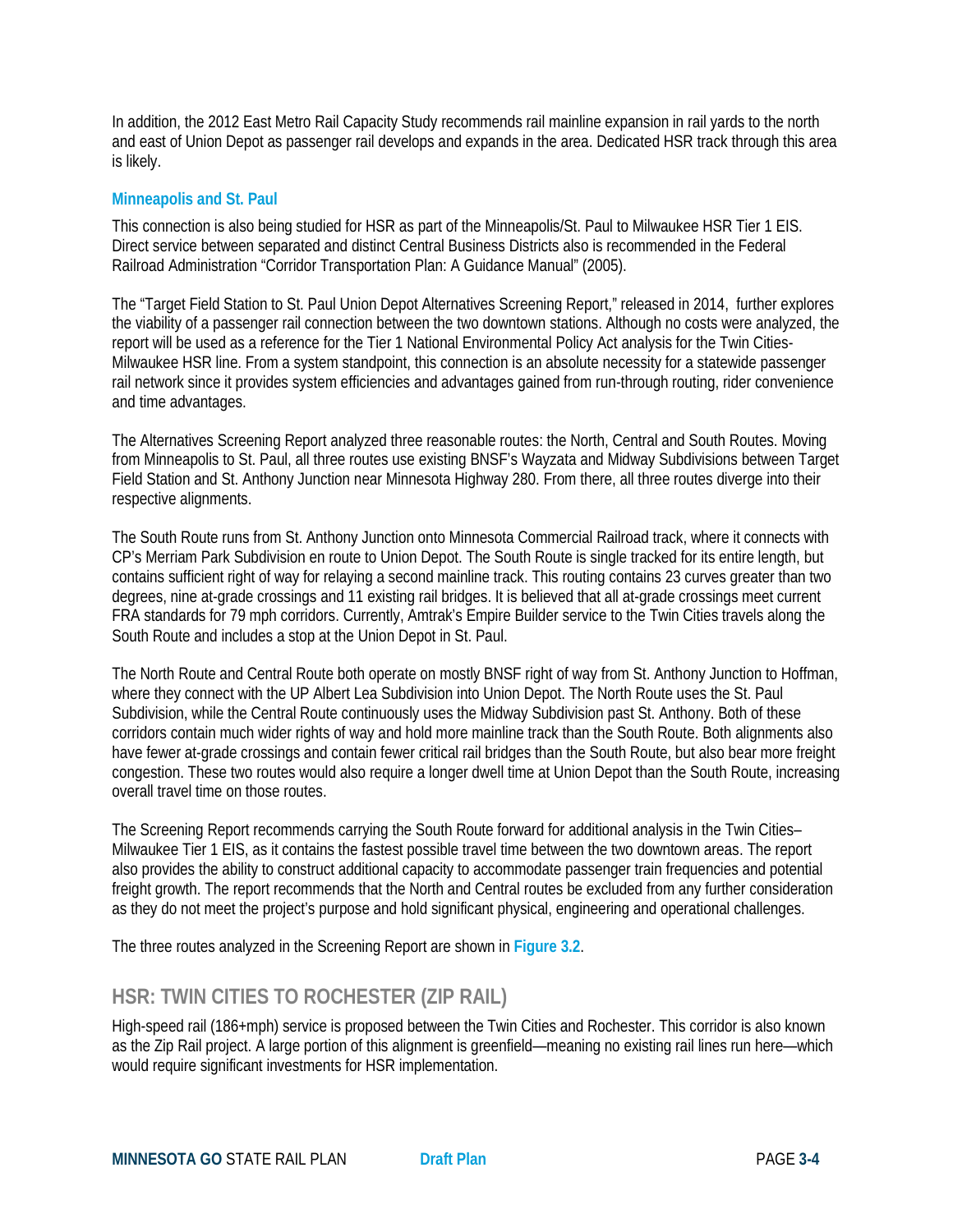The Zip Rail Tier I EIS is scheduled for completion in late 2015. The proposed 100-mile corridor travels through seven counties and trains would operate at speeds as high as 186+ mph on dedicated track along the corridor. The system would shorten the travel time between the Twin Cities and Rochester, and will provide more travel options for the growing population in the Twin Cities and southeastern Minnesota. The University of Minnesota and Mayo Clinic are predicted to attract travel demand, and both would benefit greatly from a multimodal transportation network. Based on several factors of evaluation, eight corridor alternatives progressed from the scoping stage of the project to the Tier 1 EIS, where they would be compared with a no-build alternative. A Service Development Plan also will be developed as part of the Tier 1 EIS.

The Zip Rail Final Scoping Decision document was released in January 2015, but did not include any additional specific cost estimates for various alternatives. The Zip Rail Tier I EIS will include detailed cost estimates for the preferred corridor alternative identified.

The results of the EIS will impact the 2015 Minnesota State Rail Plan since it will provide further insight on the viability of HSR service between Rochester and the Twin Cities and will identify a corridor for further study in a Tier 2 EIS.

# **HSR: TWIN CITIES TO DULUTH (NLX)**

The Northern Lights Express is a proposed high-speed intercity passenger rail service that would operate between Minneapolis and Duluth. The NLX project includes planning, environmental review, engineering design and construction of the infrastructure required to implement daily intercity passenger train service at speeds up to 110 mph along a 152-mile corridor on track owned by the BNSF Railway. Terminal stations would be located in Minneapolis at Target Field Station and in Duluth at the historic downtown station known as the Depot. Intermediate stations are planned in Coon Rapids, Cambridge and Hinckley, Minn., as well as in Superior, Wisc. Included in the project will be procurement of intercity passenger rail equipment, construction of layover and maintenance facilities, selection of an operator, development of a system safety plan, and completion of all necessary agreements to operate over BNSF tracks.

The 2010 State Rail Plan identifies this corridor as a Phase I project for high-speed intercity passenger rail service, providing up to eight round trips per day with speeds up to 110 mph. The NLX corridor meets the definition of "emerging HSR" as defined in the FRA HSR Strategic Plan. The NLX Service Development Plan and Tier 1 Service Level Environmental Assessment were completed in March 2013. A Finding of No Significant Impact and state Negative Declaration were issued in August 2013. The NLX Project is now in the Preliminary Engineering/NEPA phase, which includes preliminary engineering, ridership forecasts, identification of station and facility locations, a financial plan and completion of the Tier 2 EA. The PE/NEPA phase is expected to be completed in the first quarter of 2016.

A screening analysis conducted as part of the Tier 1 EA identified 17 alternative routes. The screening criteria included population, route distance, presence of route defects, and other factors. Additional consideration was given to travel time, proximity to markets, conflicts with freight or future rail projects, conflicts with existing ownership, system connectivity, capital costs, and public support. The preferred route, the BNSF mainline between Minneapolis and Duluth, was selected as the result of this screening process.

As part of the current PE/NEPA phase, MnDOT is examining several alternative operating plans to optimize ridership, revenue and benefit-cost. Variables being examined include the number of round trips (four, five, six and eight), maximum speed (90 or 110 mph), station locations and facility locations. Each alternative operating plan is associated with a set of infrastructure improvements necessary to ensure schedule reliability and minimize the impact on freight operations. Stations in Minneapolis at Target Field Station and in Duluth at the Duluth Depot both require modification to accommodate the NLX service. New stations need to be constructed in intermediate cities. Layover and maintenance facilities will be required at locations consistent with the operating plan. Capital costs related to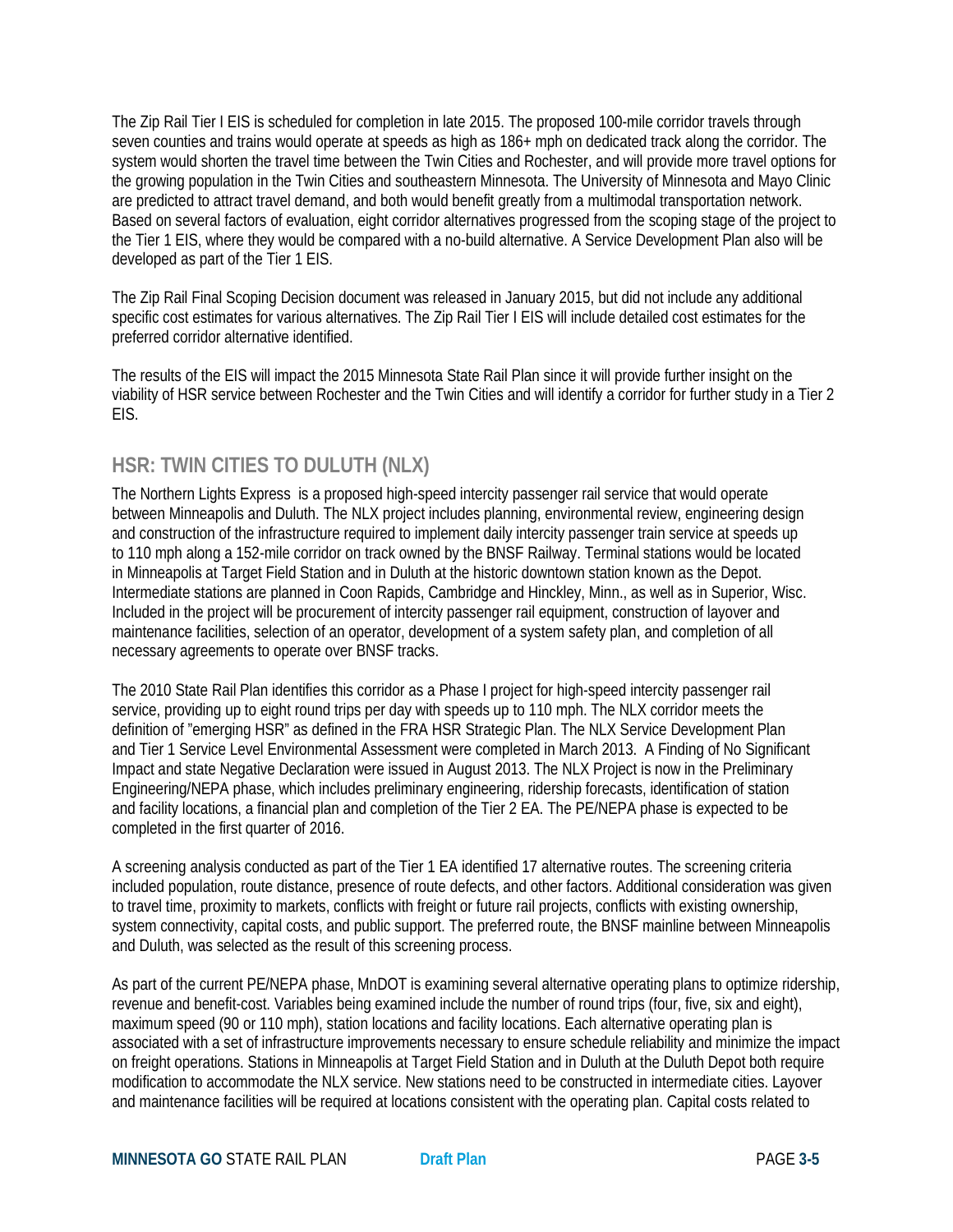track include upgrade from Class 4 to Class 5 or 6 to accommodate higher speeds, extension of sidings to allow freight trains to pull off the main track for passenger trains, special track work such as crossovers to improve operational flexibility and in some locations new track. All grade crossings would be provided with warning devices, including such features as gates, flashers and medians.

Final design, construction and vehicle procurement would take place upon completion of preliminary engineering and Tier 2 project level environmental review, if sufficient funding is secured. Operations could begin in 2019–2020.

Costs for this project are being developed in the current Tier 2 EIS and will be released upon completion.

# **Phase I Corridors**

For the Phase I corridors, several cost values were estimated. A definitive cost is difficult to establish because any passenger rail service operating on a freight route would need to be negotiated between the passenger rail provider and the freight railroad. The estimated cost values include:

- **Infrastructure Cost.** This value represents the infrastructure needs for passenger service in 2040 above and beyond the total infrastructure needs identified for freight. Track, signal systems and crossings are included in this cost.
- **Rolling Stock.** This is the cost to purchase rolling stock to operate these services. In general, it is assumed that new rolling stock will be required for each new route, with the exception of the Twin Cities Connection, which can readily be operated as part of another service. As there may be opportunities for synergies among the services, a 20 percent discount to the systemwide cost of rolling stock was applied to the best case forecast.
- **Capacity Rights Cost.** Because the actual cost must be negotiated with the freight railroad for use of the network, it is likely that the freight railroad will expect passenger rail to pay more than just the additional infrastructure cost. Since the owner (freight railroad) has invested in their own reserve capacity, they likely would attempt to maintain the same level of reserve capacity after implementation of passenger service. There is no guarantee that all of the freight needs will be addressed prior to implementing passenger rail service. To account for this, a "capacity rights cost" was estimated based on the negotiated public investment made as part of the Northstar service—roughly \$85,000 per train mile for the base case and \$40,000 for the best case. This represents a best guess for a potential negotiation and is useful only in helping to qualitatively assess costs.
- **Operations and Maintenance Costs.** This value represents the costs required to operate the service and maintain the track and rolling stock. This is reported as an annual cost. Operating and maintenance costs were estimated at \$70 per train mile of service and were estimated for the entire distance of each route.

# **INTERCITY: TWIN CITIES TO ALBERT LEA (I-35 CORRIDOR)**

This corridor is proposed for standard (79 mph) passenger rail service with accommodation for up to four round trips per day. The corridor includes segments from downtown Minneapolis and/or downtown St. Paul to Northfield, Northfield to Albert Lea and Albert Lea to Des Moines. The segment from Minneapolis to Northfield would use the CP MN&S subdivision, while all other service would use the UP "Spine Line" from St. Paul to Des Moines. The Iowa State Rail Plan envisions this route to continue on to Kansas City and other rail connections. For the purpose of this analysis, costs are only provided for the segments within Minnesota between the Twin Cities and Albert Lea. Improvements are summarized in **Table 3.1**.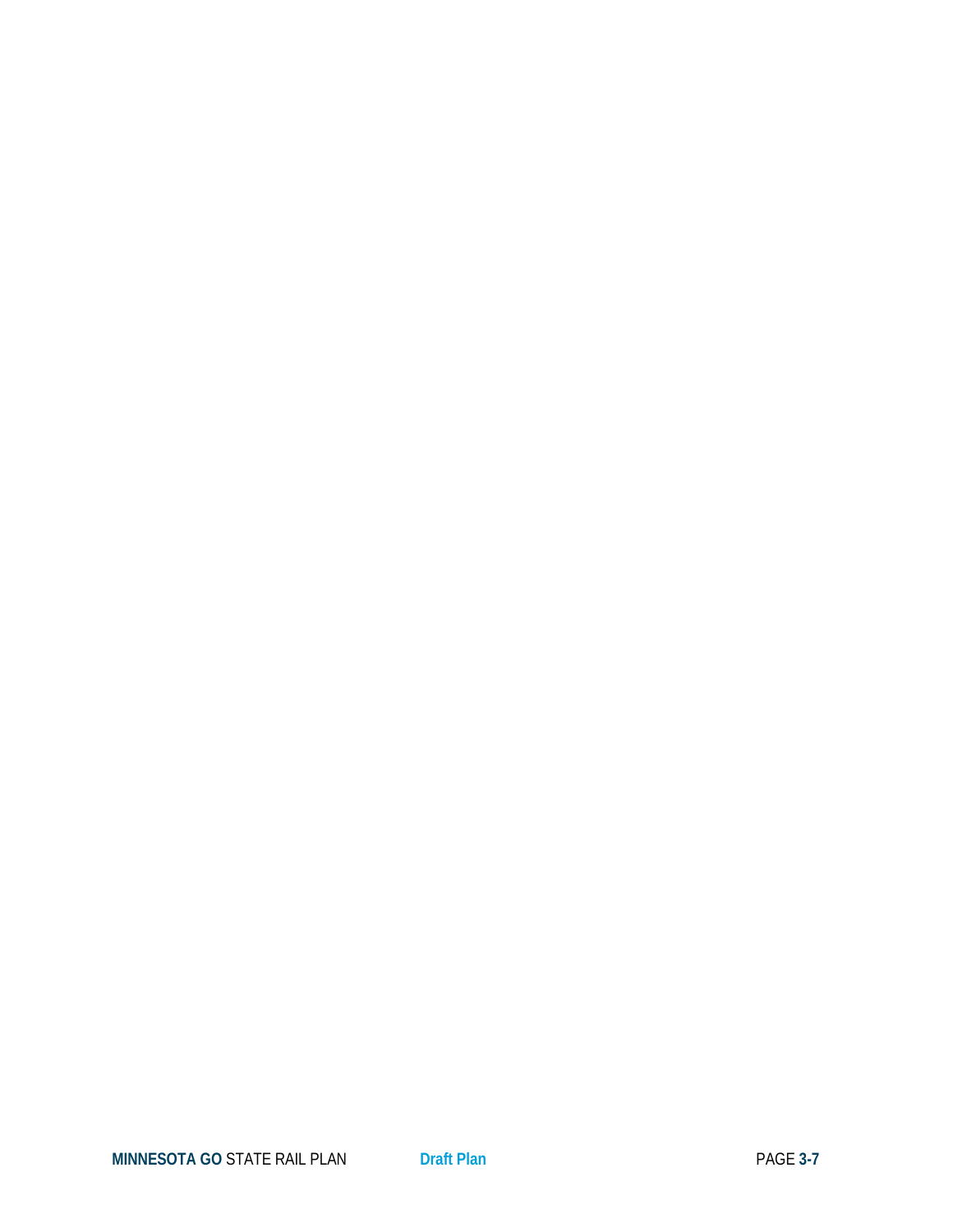#### **Table 3.1: 2040 Passenger Service Needs – Twin Cities to Albert Lea a**

| <b>NEED</b>        |                                                                              | <b>COST TO UPGRADE</b><br>(MILLIONS) |
|--------------------|------------------------------------------------------------------------------|--------------------------------------|
| Infrastructure     |                                                                              | \$30.2                               |
| <b>Other Costs</b> | <b>Rolling Stock</b>                                                         | \$72.0                               |
|                    | Positive Train Control                                                       | \$11.5                               |
|                    | Capacity Rights - Twin Cities to State Line b                                | \$76.8                               |
|                    | Operations and Maintenance Costs c                                           | \$19.0                               |
|                    | a Paccongor sonrico nood ostimatos includo onginooring and contingency costs |                                      |

a Passenger service need estimates include engineering and contingency costs.

b Negotiated on a case by case basis.

c Annual cost is post implementation.

### **INTERCITY: TWIN CITIES TO EAU CLAIRE, WISCONSIN**

This corridor is proposed for standard (79 mph) passenger rail service between the Twin Cities and Eau Claire, Wisc.. This route has potential to be a bi-state, intercity commuter corridor. While ridership for both states was reviewed, costs are summarized by state. Since most of this alignment is in Wisconsin, Wisconsin data is essential to evaluating this corridor. Improvements are summarized in **Table 3.2**.

#### **Table 3.2: 2040 Passenger Service Needs – Twin Cities to Eau Claire, Wisconsin a**

| <b>NEED</b>        |                                     | <b>COST TO UPGRADE</b><br>(MILLIONS) |
|--------------------|-------------------------------------|--------------------------------------|
| <b>MINNESOTA</b>   |                                     |                                      |
| Infrastructure     |                                     | \$14.8                               |
| <b>Other Costs</b> | <b>Rolling Stock</b>                | \$72.0                               |
|                    | Positive Train Control              | \$1.9                                |
|                    | Capacity Rights b                   | \$12.2                               |
|                    | Operational and Maintenance Costs c | \$3.0                                |
| <b>WISCONSIN</b>   |                                     |                                      |
| Infrastructure     |                                     | \$73.2                               |
| <b>Other Costs</b> | Positive Train Control              | \$7.0                                |
|                    | Capacity Rights b                   | \$46.9                               |
|                    | Operations and Maintenance Costs c  | \$11.6                               |

a Passenger service need estimates include engineering and contingency costs.

b Rolling stock may not be necessary if other corridors are implemented.

c Negotiated on a case by case basis.

d Annual cost is post implementation.

# **INTERCITY: TWIN CITIES TO FARGO/MOORHEAD**

The route of the existing Amtrak Empire Builder, this corridor is proposed for standard (79 mph) passenger rail service. This corridor also overlaps the existing Northstar service to Big Lake, and the proposed Northstar Cambridge Extension. Segments on this line include Minneapolis to Coon Rapids, Coon Rapids to Big Lake, Big Lake to St. Cloud and St. Cloud to Fargo/Moorhead. Improvements are summarized in **Table 3.3**.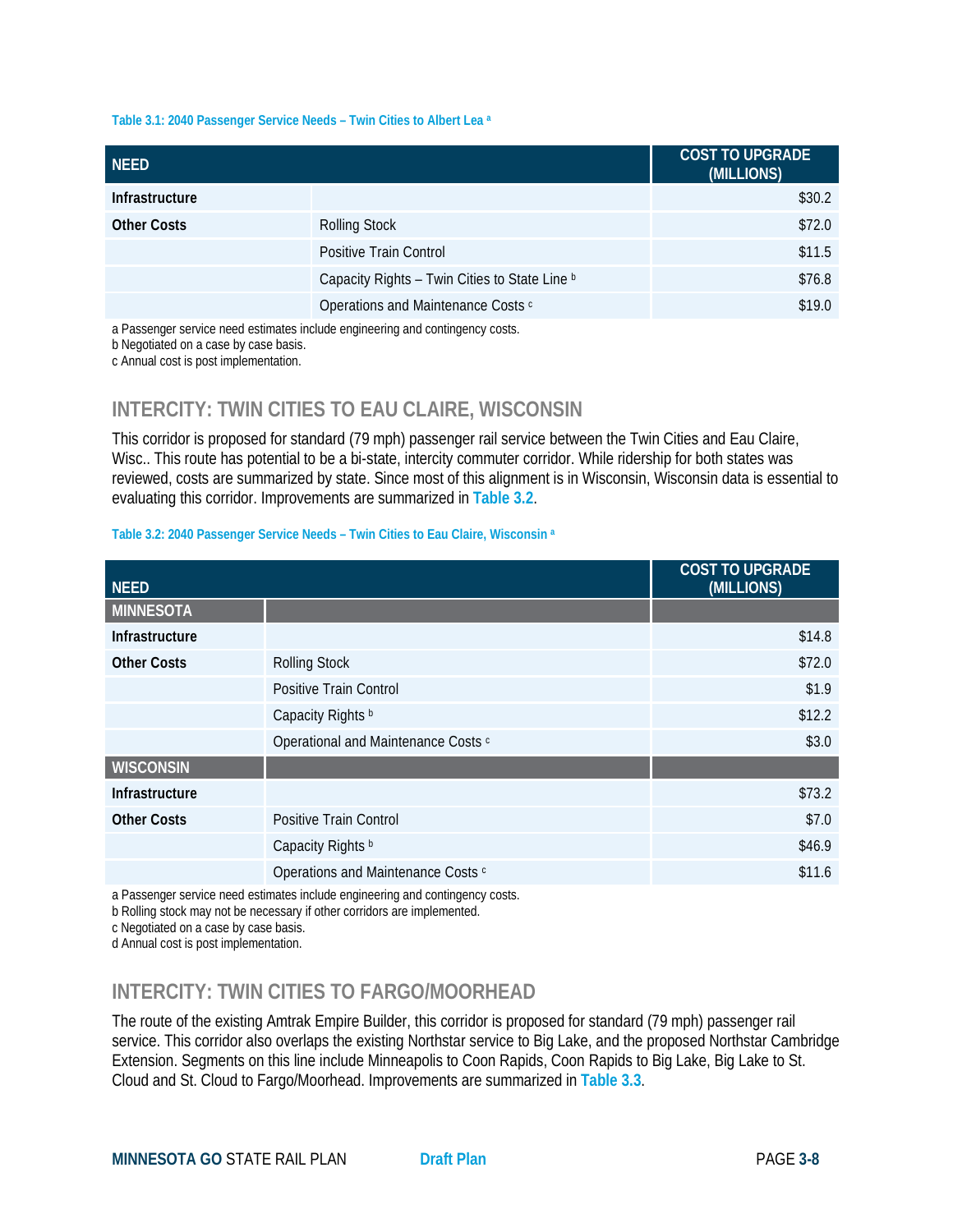#### **Table 3.3: 2040 Passenger Service Needs – Twin Cities to Fargo/Moorhead a**

| <b>NEED</b>           |                                                   | <b>COST TO UPGRADE (MILLIONS)</b> |
|-----------------------|---------------------------------------------------|-----------------------------------|
| <b>Infrastructure</b> |                                                   | \$50.6                            |
| <b>Other Costs</b>    | <b>Rolling Stock</b>                              | \$18.0                            |
|                       | Positive Train Control                            | \$24.3                            |
|                       | <b>Grade Crossing Improvements</b>                | \$3.6                             |
|                       | Capacity Rights - Minneapolis to Fargo/Moorhead b | \$41.1                            |
|                       | Operations and Maintenance Costs c                | \$10.2                            |

a Passenger service need estimates include engineering and contingency costs. It is possible that from Coon Rapids to St. Cloud rolling stock could be shared with Twin Cities to Duluth. b Negotiated on a case by case basis.

c Annual cost is post implementation.

### **INTERCITY: TWIN CITIES TO MANKATO**

The Minnesota Valley Line, providing service between the Twin Cities and Mankato, would host four daily round trips of standard (79 mph) passenger rail service. Required improvements for this corridor are summarized in **Table 3.4**.

#### **Table 3.4: 2040 Passenger Service Needs – Twin Cities to Mankato a**

| <b>NEED</b>        |                                                   | <b>COST TO UPGRADE (MILLIONS)</b> |
|--------------------|---------------------------------------------------|-----------------------------------|
| Infrastructure     |                                                   | \$157.4                           |
| <b>Other Costs</b> | <b>Rolling Stock</b>                              | \$72.0                            |
|                    | Positive Train Control                            | \$8.5                             |
|                    | Capacity Rights - Twin Cities to the State Line b | \$57.1                            |
|                    | Operations and Maintenance Costs c                | \$14.1                            |

a Passenger service need estimates include engineering and contingency costs.

b Negotiated on a case by case basis.

c Annual cost is post implementation.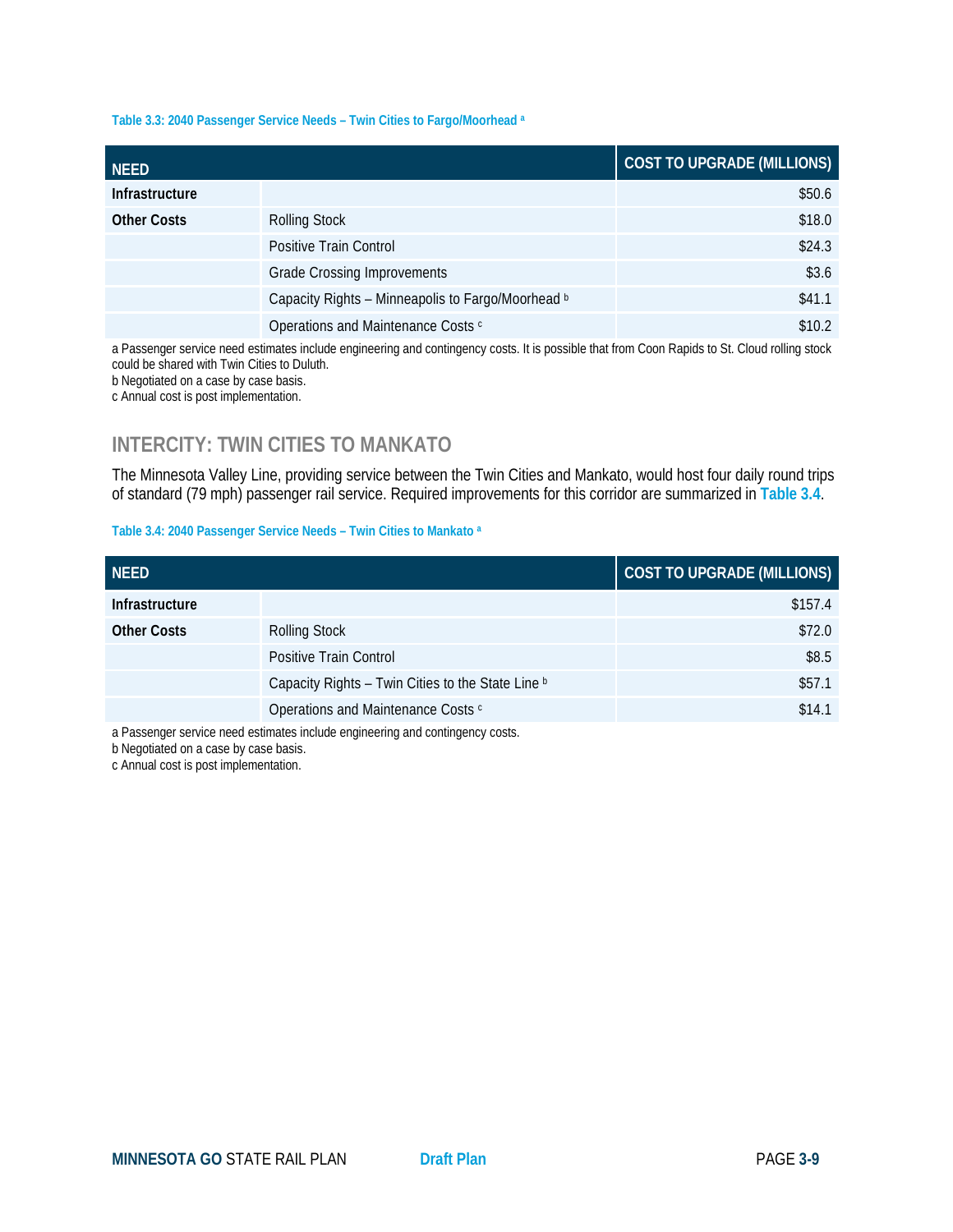# **INTERCITY RAIL: TWIN CITIES TO ST. CLOUD**

This corridor is proposed for standard (79 mph) passenger rail service. This corridor overlaps Amtrak's Empire Builder. Improvements for this corridor are summarized in **Table 3.5**.

#### **Table 3.5: 2040 Passenger Service Needs – Twin Cities to St. Cloud a**

| <b>NEED</b>           |                                              | COST TO UPGRADE (MILLIONS) |
|-----------------------|----------------------------------------------|----------------------------|
| <b>Infrastructure</b> |                                              | \$116.0                    |
| <b>Other Costs</b>    | <b>Rolling Stock</b>                         | \$144.0                    |
|                       | Positive Train Control                       | \$7.4                      |
|                       | <b>Grade Crossing Improvements</b>           | \$3.5                      |
|                       | Capacity Rights - Minneapolis to St. Cloud b | \$91.1                     |
|                       | Operations and Maintenance Costs c           | \$22.5                     |

a Passenger service need estimates include engineering and contingency costs.

b Negotiated on a case by case basis.

### c Annual cost is post implementation.

# **Phase II Corridors**

# **INTERCITY: TWIN CITIES TO SIOUX FALLS, SOUTH DAKOTA, VIA WILLMAR**

This corridor is proposed for standard (79 mph) passenger rail service via the proposed Little Crow route. The corridor includes the segments from Minneapolis to Willmar and Willmar to Sioux Falls, S.D. For the purpose of this analysis, costs are only provided for the segments within Minnesota between the Twin Cities and the state line.

# **INTERCITY: FARGO, NORTH DAKOTA, TO WINNIPEG**

This corridor is proposed for standard (79 mph) passenger rail service.

# **INTERCITY: MANKATO TO SIOUX CITY, IOWA**

This corridor is proposed for standard (79 mph) passenger rail service via the proposed Minnesota Valley Line. The corridor includes segments from Mankato to Worthington and Worthington to Sioux City, Iowa. Service between Mankato and Worthington is projected to have low ridership potential due to the relatively small metropolitan area around Sioux City, as well as the significant distance (more than 250 miles) from the Twin Cities. Making this service viable would require having a larger market such as Omaha or Kansas City as the endpoint, along with options for connecting services to other markets.

### **Station Improvements**

Currently, only stations along the Amtrak Empire Builder and the Northstar Commuter Rail are in operation for passenger service. New stations will need to be built as passenger rail service is developed in Minnesota. In the long term, existing passenger rail stations will need to be improved to accommodate increased passenger traffic.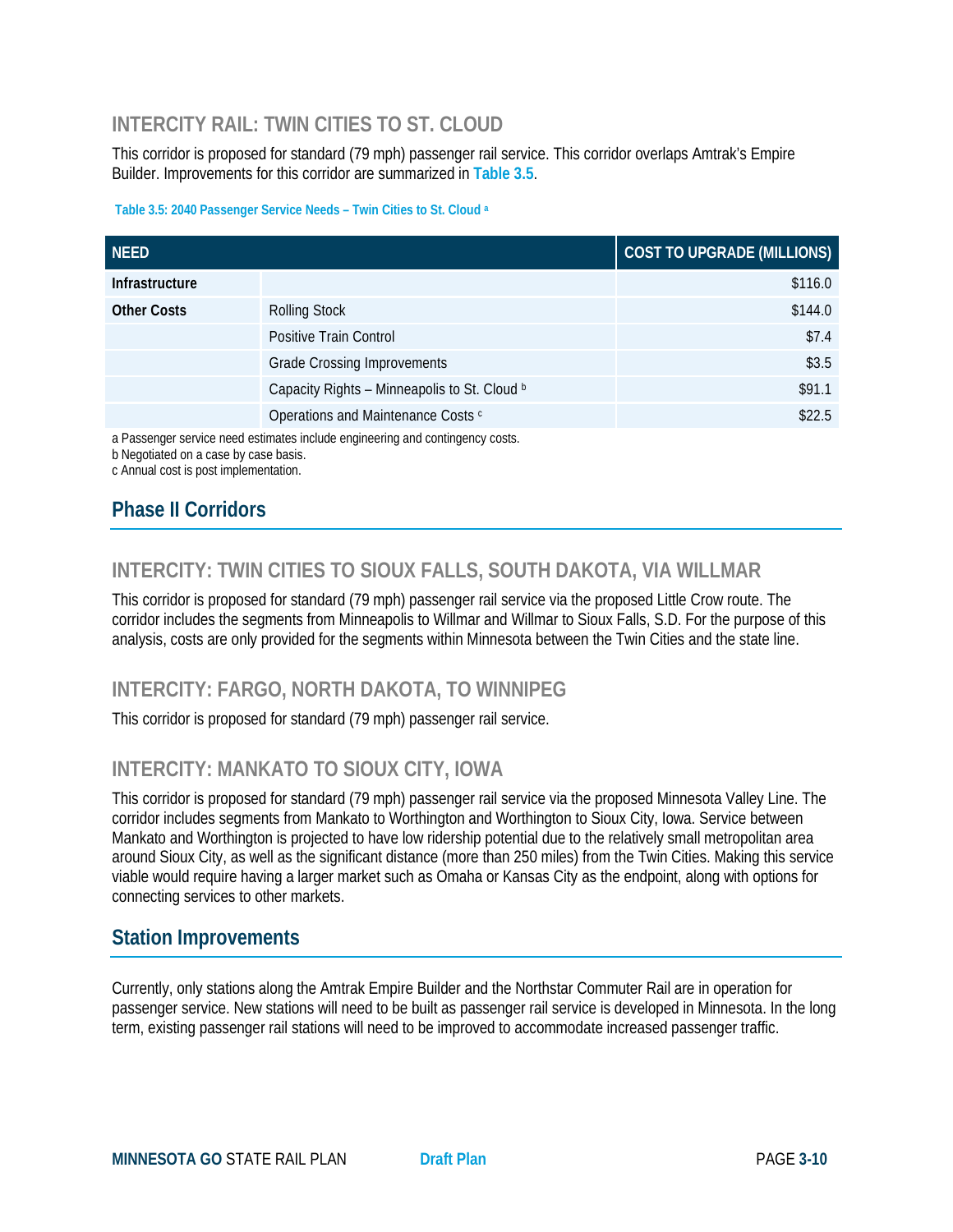### **Improved Intermodal Connections to Other Passenger Modes**

The Union Depot in St. Paul and Target Field Station in Minneapolis are existing intermodal connections that connect commuter and intercity rail to public transit and other interurban transportation modes. Additional large intermodal connections will not be needed in the short term, but as passenger rail is developed throughout the state, station capacity upgrades will be required to accommodate the increased passenger traffic.

# **State of Good Repair Projects**

As freight demand continues to increase and proposed passenger rail demand grows, ongoing maintenance to rail infrastructure will be required to maintain optimal service. Since Amtrak and the Northstar Commuter Rail operate over facilities owned by private rail companies, public-private partnerships and other funding mechanisms will assist in improving infrastructure. As separated track is developed for new passenger rail lines, improvements in the long term will be required to ensure timeliness and safety within the corridor.

### **Grade Crossing Safety and Configuration Improvements**

As a matter of dealing with grade crossing safety while increasing train speeds on passenger routes, several potential strategies have been considered and discussed with stakeholders during public outreach. The NLX project is planning protection at all private crossings and possible four-quad gate protection with trapped vehicle detection on high speed segments of the route. For speeds up to 110 mph, these improvements should signal an enhanced level of safety for both train passengers and drivers.

FRA rules require full grade separation of crossings at speeds above 125 mph. The ZIP Rail project will require this treatment at all crossings. Crossing spacing has been a particular concern by farmers and other land owners along this alignment. Consistent with the Commissioner's authoruity to close selected crossings, and reflecting established practice with rural crossings and freeway designs, a potential spacing of not more than two miles between grade separations was suggested by planners and considered by stakeholders. The actual placement of grade separations is subject to negotiation between partners and stakeholders as design work progresses.

### **Rolling Stock Improvements**

Amtrak's Empire Builder and the Northstar Commuter Rail use rolling stock that differ in energy usage, capacity and design. As new passenger rail corridors are developed, rolling stock will need to be purchased or obtained to meet projected ridership. In addition, new rolling stock for Amtrak long distance and regional services will improve safety and the visual appeal of the trains, and new, energy-efficient locomotives will help Minnesota achieve climate change goals.

# **Opportunities for Improved Coordination or Integration with Freight**

The St. Paul Union Depot is projected to see 68 passenger train movements by 2040. Optimized train operations could see the need for activating both downtown-to-downtown routes, which would still concentrate more than 70 weekday passenger train movements and more than 20 average freight movements on the segment from Minneapolis Junction to St. Anthony Junction. This indicates a possible configuration of two to three through tracks and a multiple track high speed interlocking at St. Anthony Junction.